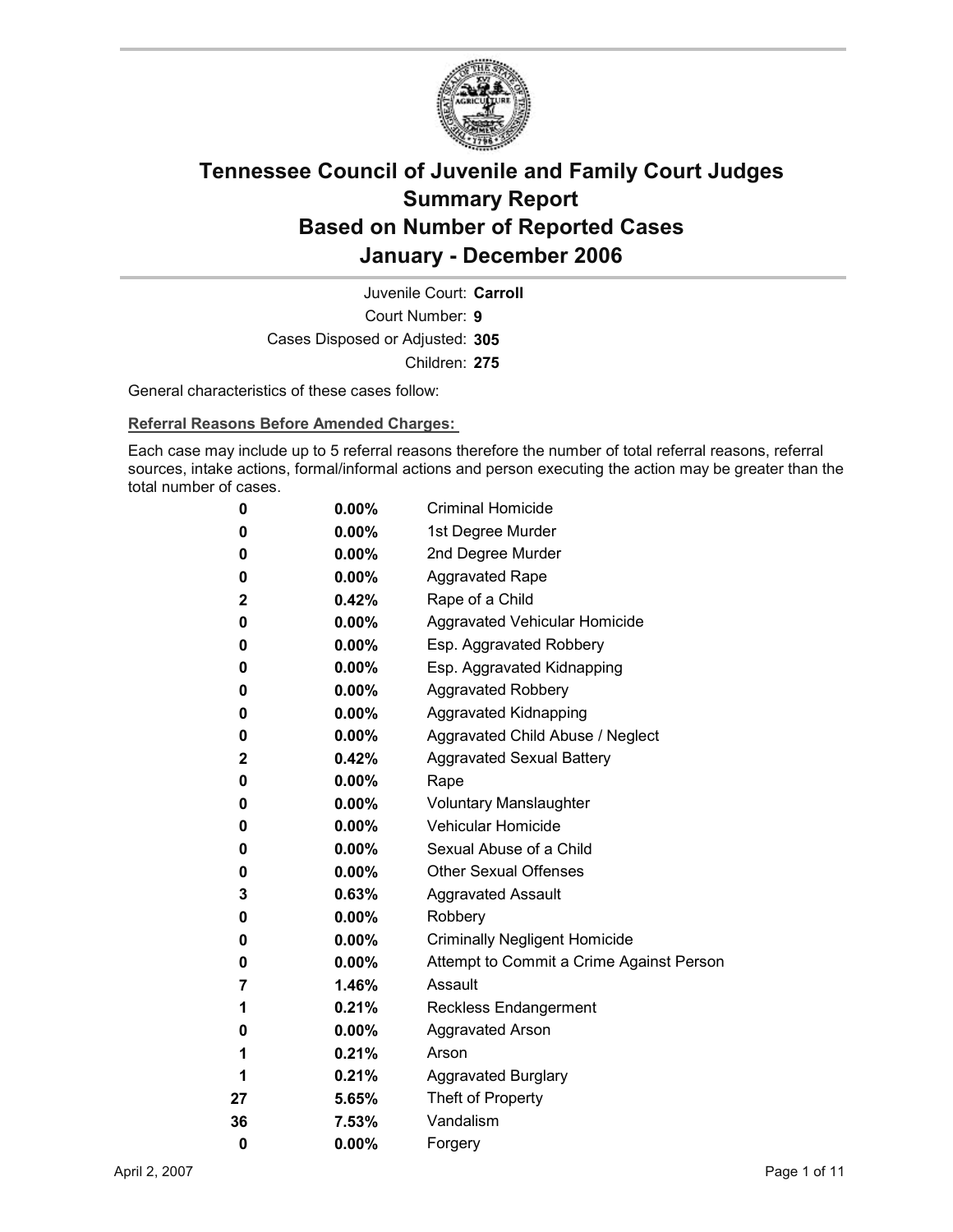

Court Number: **9** Juvenile Court: **Carroll** Cases Disposed or Adjusted: **305**

Children: **275**

#### **Referral Reasons Before Amended Charges:**

Each case may include up to 5 referral reasons therefore the number of total referral reasons, referral sources, intake actions, formal/informal actions and person executing the action may be greater than the total number of cases.

| 0            | 0.00%    | <b>Worthless Checks</b>                                     |
|--------------|----------|-------------------------------------------------------------|
| 0            | $0.00\%$ | Illegal Possession / Fraudulent Use of Credit / Debit Cards |
| 12           | 2.51%    | <b>Burglary</b>                                             |
| 0            | $0.00\%$ | Unauthorized Use of a Vehicle                               |
| 0            | $0.00\%$ | <b>Cruelty to Animals</b>                                   |
| 0            | $0.00\%$ | Sale of Controlled Substances                               |
| 5            | 1.05%    | <b>Other Drug Offenses</b>                                  |
| 17           | 3.56%    | Possession of Controlled Substances                         |
| 0            | $0.00\%$ | <b>Criminal Attempt</b>                                     |
| $\mathbf{2}$ | 0.42%    | Carrying Weapons on School Property                         |
| $\mathbf 2$  | 0.42%    | Unlawful Carrying / Possession of a Weapon                  |
| $\mathbf{2}$ | 0.42%    | <b>Evading Arrest</b>                                       |
| 0            | $0.00\%$ | Escape                                                      |
| $\bf{0}$     | $0.00\%$ | Driving Under Influence (DUI)                               |
| 16           | 3.35%    | Possession / Consumption of Alcohol                         |
| 1            | 0.21%    | Resisting Stop, Frisk, Halt, Arrest or Search               |
| 0            | $0.00\%$ | <b>Aggravated Criminal Trespass</b>                         |
| 0            | $0.00\%$ | Harassment                                                  |
| 0            | $0.00\%$ | Failure to Appear                                           |
| 0            | 0.00%    | Filing a False Police Report                                |
| 0            | $0.00\%$ | Criminal Impersonation                                      |
| $\mathbf{2}$ | 0.42%    | <b>Disorderly Conduct</b>                                   |
| 3            | 0.63%    | <b>Criminal Trespass</b>                                    |
| 0            | $0.00\%$ | Public Intoxication                                         |
| 0            | $0.00\%$ | Gambling                                                    |
| 226          | 47.28%   | <b>Traffic</b>                                              |
| $\bf{0}$     | $0.00\%$ | <b>Local Ordinances</b>                                     |
| 4            | 0.84%    | Violation of Wildlife Regulations                           |
| 0            | $0.00\%$ | Contempt of Court                                           |
| 0            | 0.00%    | <b>Violation of Probation</b>                               |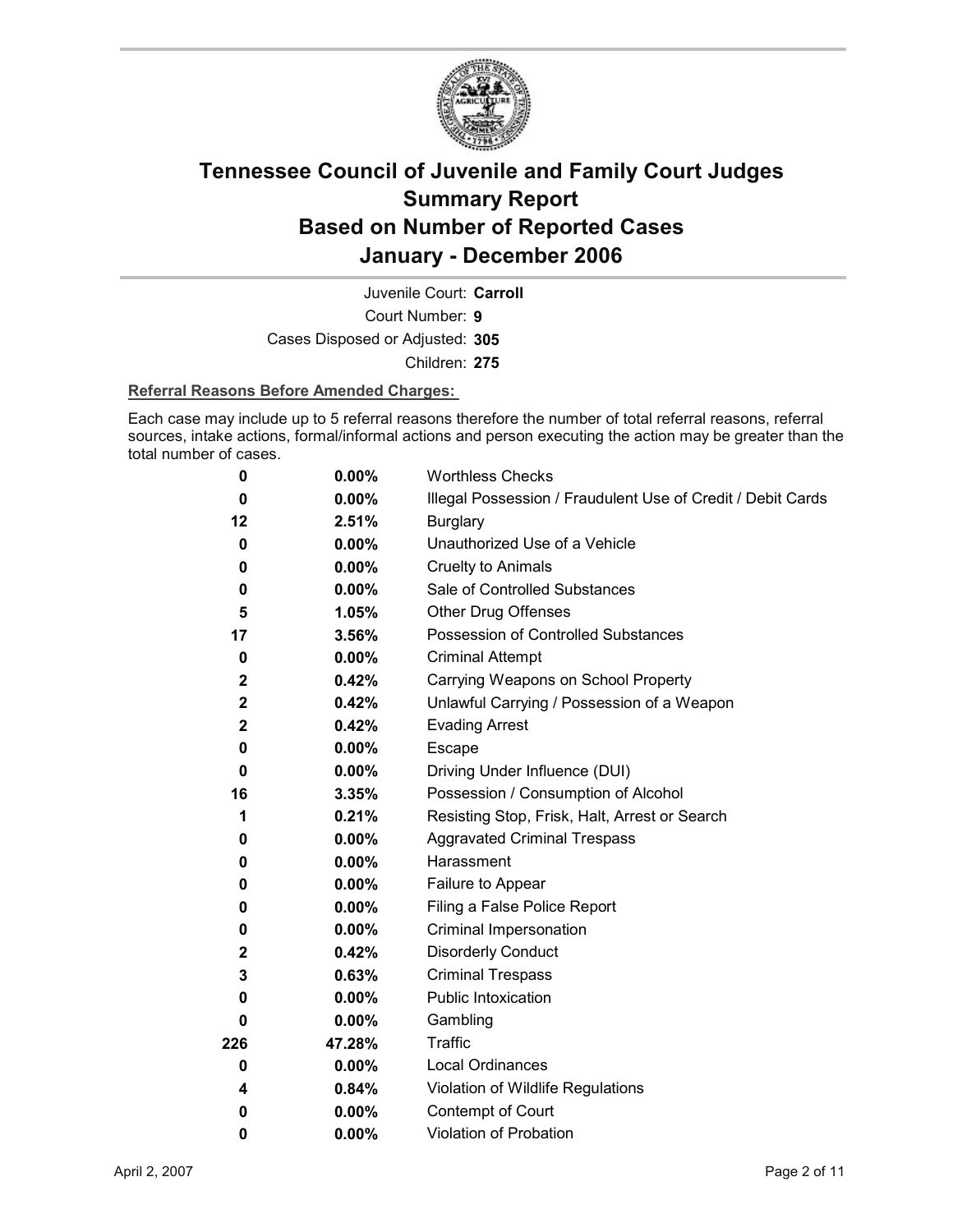

Court Number: **9** Juvenile Court: **Carroll** Cases Disposed or Adjusted: **305** Children: **275**

#### **Referral Reasons Before Amended Charges:**

Each case may include up to 5 referral reasons therefore the number of total referral reasons, referral sources, intake actions, formal/informal actions and person executing the action may be greater than the total number of cases.

| 0   | 0.00%    | Violation of Aftercare                |
|-----|----------|---------------------------------------|
| 26  | 5.44%    | <b>Unruly Behavior</b>                |
| 28  | 5.86%    | Truancy                               |
| 9   | 1.88%    | In-State Runaway                      |
| 0   | 0.00%    | Out-of-State Runaway                  |
| 18  | 3.77%    | Possession of Tobacco Products        |
| 0   | 0.00%    | Violation of a Valid Court Order      |
| 0   | 0.00%    | Violation of Curfew                   |
| 0   | 0.00%    | Sexually Abused Child                 |
| 0   | 0.00%    | <b>Physically Abused Child</b>        |
| 15  | 3.14%    | Dependency / Neglect                  |
| 0   | 0.00%    | <b>Termination of Parental Rights</b> |
| 1   | 0.21%    | Violation of Pretrial Diversion       |
| 0   | 0.00%    | Violation of Informal Adjustment      |
| 0   | $0.00\%$ | <b>Judicial Review</b>                |
| 0   | 0.00%    | <b>Administrative Review</b>          |
| 0   | 0.00%    | <b>Foster Care Review</b>             |
| 0   | 0.00%    | Custody                               |
| 0   | 0.00%    | Visitation                            |
| 0   | $0.00\%$ | Paternity / Legitimation              |
| 0   | 0.00%    | Child Support                         |
| 0   | 0.00%    | <b>Request for Medical Treatment</b>  |
| 0   | 0.00%    | <b>Consent to Marry</b>               |
| 9   | 1.88%    | Other                                 |
| 478 | 100.00%  | <b>Total Referrals</b>                |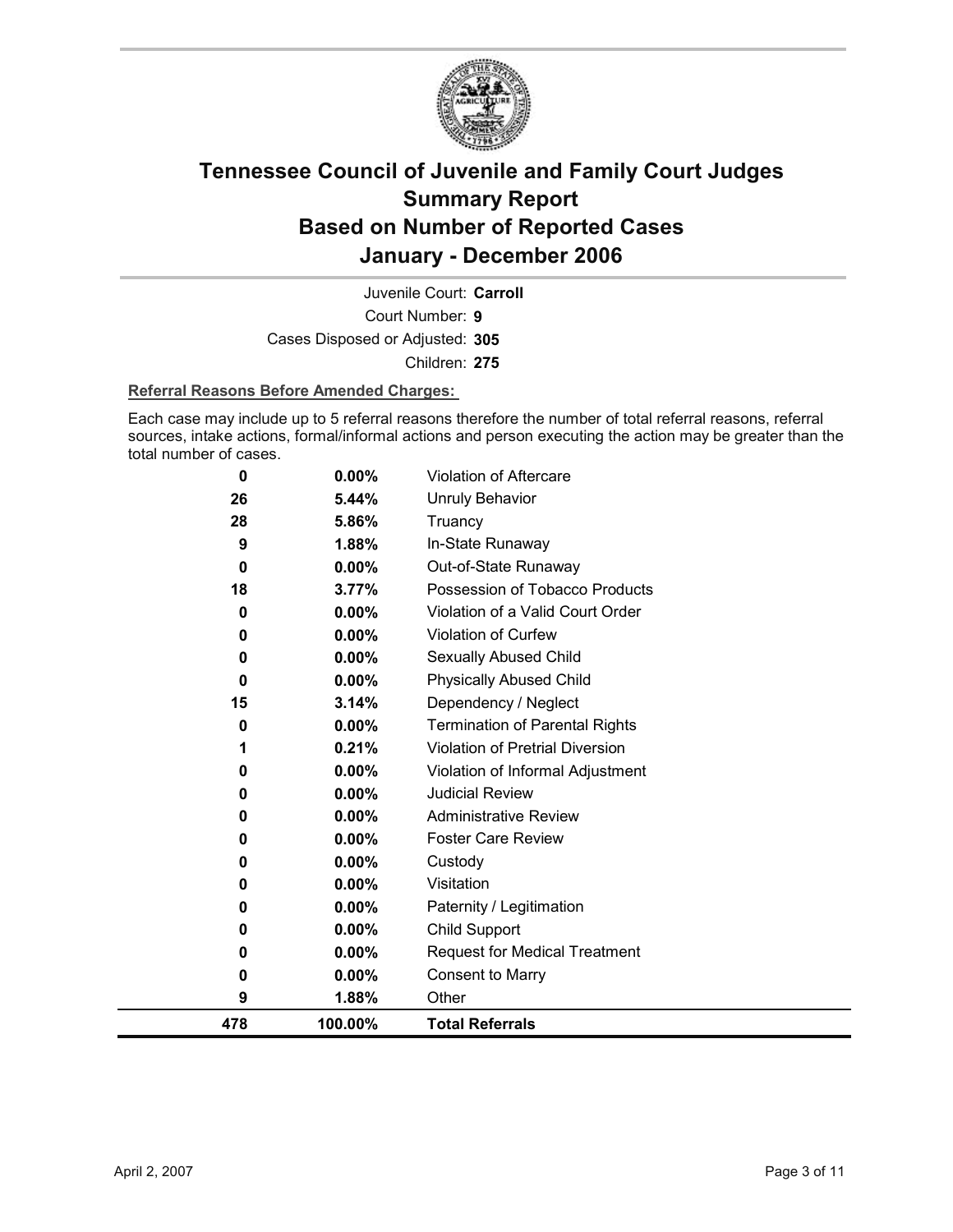

| Juvenile Court: Carroll    |                                 |                                   |  |
|----------------------------|---------------------------------|-----------------------------------|--|
|                            | Court Number: 9                 |                                   |  |
|                            | Cases Disposed or Adjusted: 305 |                                   |  |
|                            |                                 | Children: 275                     |  |
| <b>Referral Sources: 1</b> |                                 |                                   |  |
| 385                        | 80.54%                          | Law Enforcement                   |  |
| 24                         | 5.02%                           | Parents                           |  |
| 8                          | 1.67%                           | <b>Relatives</b>                  |  |
| 1                          | 0.21%                           | Self                              |  |
| 45                         | 9.41%                           | School                            |  |
| $\bf{0}$                   | 0.00%                           | <b>CSA</b>                        |  |
| 15                         | 3.14%                           | <b>DCS</b>                        |  |
| 0                          | 0.00%                           | Other State Department            |  |
| 0                          | 0.00%                           | <b>District Attorney's Office</b> |  |
| 0                          | 0.00%                           | <b>Court Staff</b>                |  |
| 0                          | 0.00%                           | Social Agency                     |  |
| 0                          | 0.00%                           | <b>Other Court</b>                |  |
| 0                          | 0.00%                           | Victim                            |  |
| 0                          | $0.00\%$                        | Child & Parent                    |  |
| 0                          | 0.00%                           | Hospital                          |  |
| 0                          | 0.00%                           | Unknown                           |  |
| 0                          | 0.00%                           | Other                             |  |
| 478                        | 100.00%                         | <b>Total Referral Sources</b>     |  |
|                            |                                 |                                   |  |

### **Age of Child at Referral: 2**

| 275 | 100.00%  | <b>Total Child Count</b> |
|-----|----------|--------------------------|
| 0   | $0.00\%$ | Unknown / Not Reported   |
| 1   | 0.36%    | Ages 19 and Over         |
| 88  | 32.00%   | Ages 17 through 18       |
| 104 | 37.82%   | Ages 15 through 16       |
| 52  | 18.91%   | Ages 13 through 14       |
| 19  | 6.91%    | Ages 11 through 12       |
| 11  | 4.00%    | Ages 10 and Under        |
|     |          |                          |

<sup>1</sup> If different than number of Referral Reasons (478), verify accuracy of your court's data.

<sup>2</sup> One child could be counted in multiple categories, verify accuracy of your court's data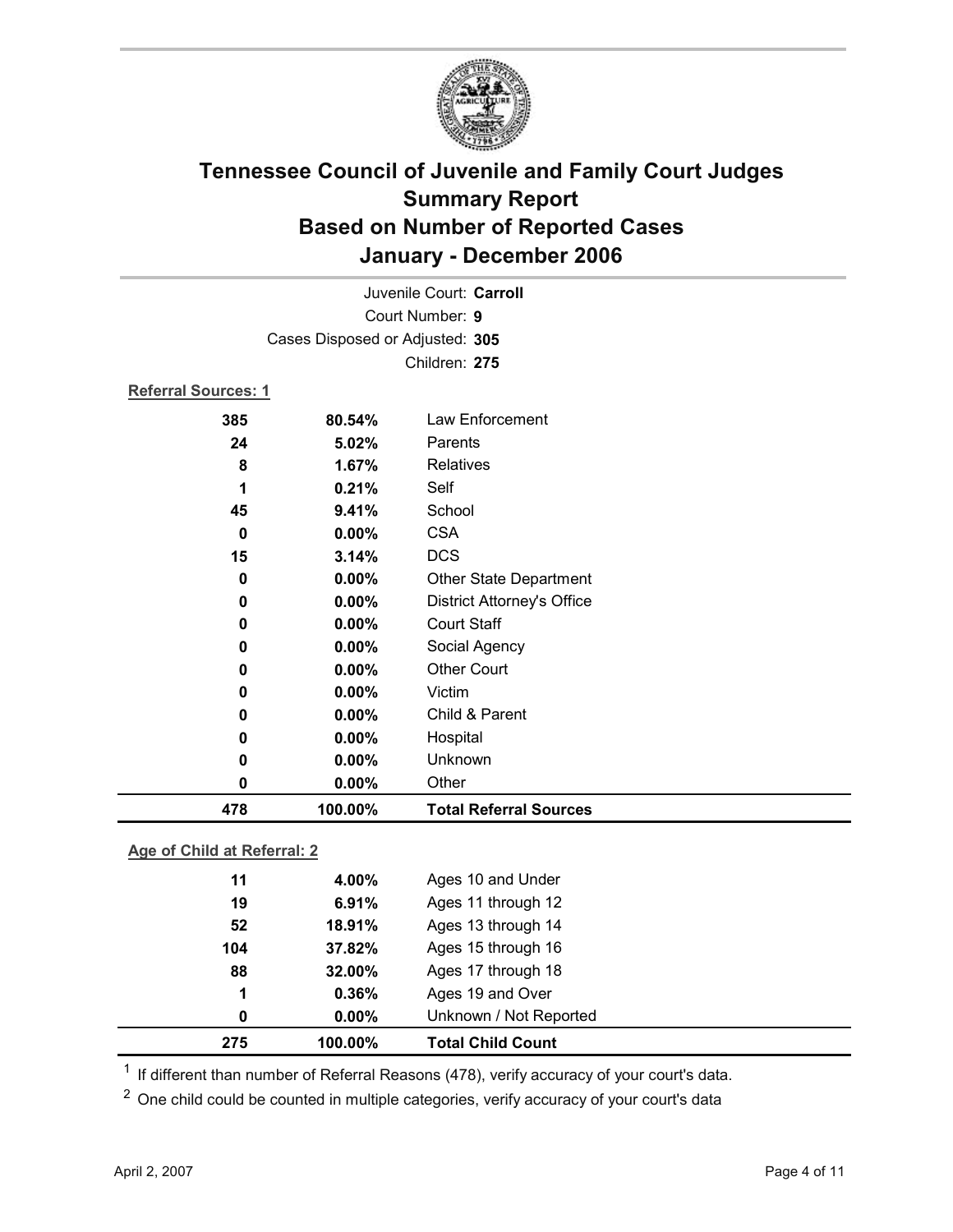

| Juvenile Court: Carroll                 |         |                          |  |
|-----------------------------------------|---------|--------------------------|--|
| Court Number: 9                         |         |                          |  |
| Cases Disposed or Adjusted: 305         |         |                          |  |
|                                         |         | Children: 275            |  |
| Sex of Child: 1                         |         |                          |  |
| 184                                     | 66.91%  | Male                     |  |
| 91                                      | 33.09%  | Female                   |  |
| $\mathbf 0$                             | 0.00%   | Unknown                  |  |
| 275                                     | 100.00% | <b>Total Child Count</b> |  |
| Race of Child: 1                        |         |                          |  |
| 241                                     | 87.64%  | White                    |  |
| 27                                      | 9.82%   | African American         |  |
| $\pmb{0}$                               | 0.00%   | Native American          |  |
| 1                                       | 0.36%   | Asian                    |  |
| 4                                       | 1.45%   | Mixed                    |  |
| $\mathbf 2$                             | 0.73%   | Unknown                  |  |
| 275                                     | 100.00% | <b>Total Child Count</b> |  |
|                                         |         |                          |  |
| <b>Hispanic Origin: 1</b>               |         |                          |  |
| $6\phantom{1}$                          | 2.18%   | Yes                      |  |
| 268                                     | 97.45%  | No                       |  |
| 1                                       | 0.36%   | Unknown                  |  |
| 275                                     | 100.00% | <b>Total Child Count</b> |  |
| <b>School Enrollment of Children: 1</b> |         |                          |  |
| 259                                     | 94.18%  | Yes                      |  |
| 15                                      | 5.45%   | No                       |  |
| 1                                       | 0.36%   | Unknown                  |  |
| 275                                     | 100.00% | <b>Total Child Count</b> |  |

 $1$  One child could be counted in multiple categories, verify accuracy of your court's data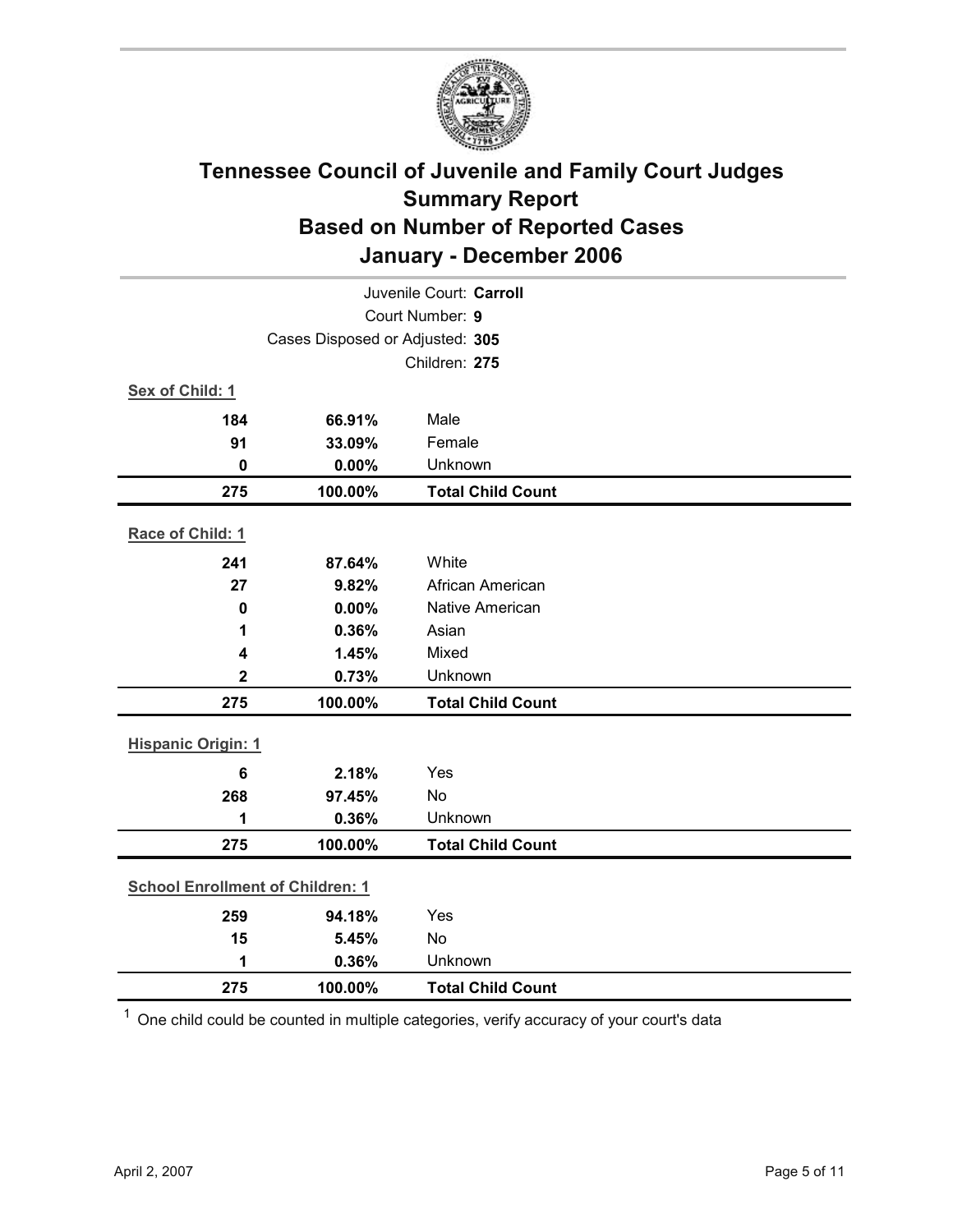

Court Number: **9** Juvenile Court: **Carroll** Cases Disposed or Adjusted: **305** Children: **275**

**Living Arrangement of Child at Time of Referral: 1**

| 275 | 100.00%  | <b>Total Child Count</b>     |
|-----|----------|------------------------------|
| 4   | 1.45%    | Other                        |
| 4   | 1.45%    | Unknown                      |
| 2   | 0.73%    | Independent                  |
| 0   | $0.00\%$ | In an Institution            |
| 1   | $0.36\%$ | In a Residential Center      |
| 0   | $0.00\%$ | In a Group Home              |
| 6   | 2.18%    | With Foster Family           |
| 3   | 1.09%    | With Adoptive Parents        |
| 29  | 10.55%   | <b>With Relatives</b>        |
| 15  | 5.45%    | With Father                  |
| 99  | 36.00%   | With Mother                  |
| 24  | 8.73%    | With Mother and Stepfather   |
| 6   | 2.18%    | With Father and Stepmother   |
| 82  | 29.82%   | With Both Biological Parents |
|     |          |                              |

#### **Type of Detention: 2**

| 305 | 100.00%  | <b>Total Detention Count</b> |
|-----|----------|------------------------------|
| 1   | 0.33%    | Other                        |
| 298 | 97.70%   | Does Not Apply               |
| 0   | $0.00\%$ | <b>Unknown</b>               |
| 6   | 1.97%    | <b>Psychiatric Hospital</b>  |
| 0   | $0.00\%$ | Jail - No Separation         |
| 0   | $0.00\%$ | Jail - Partial Separation    |
| 0   | $0.00\%$ | Jail - Complete Separation   |
| 0   | $0.00\%$ | Juvenile Detention Facility  |
| 0   | $0.00\%$ | Non-Secure Placement         |
|     |          |                              |

 $<sup>1</sup>$  One child could be counted in multiple categories, verify accuracy of your court's data</sup>

 $2$  If different than number of Cases (305) verify accuracy of your court's data.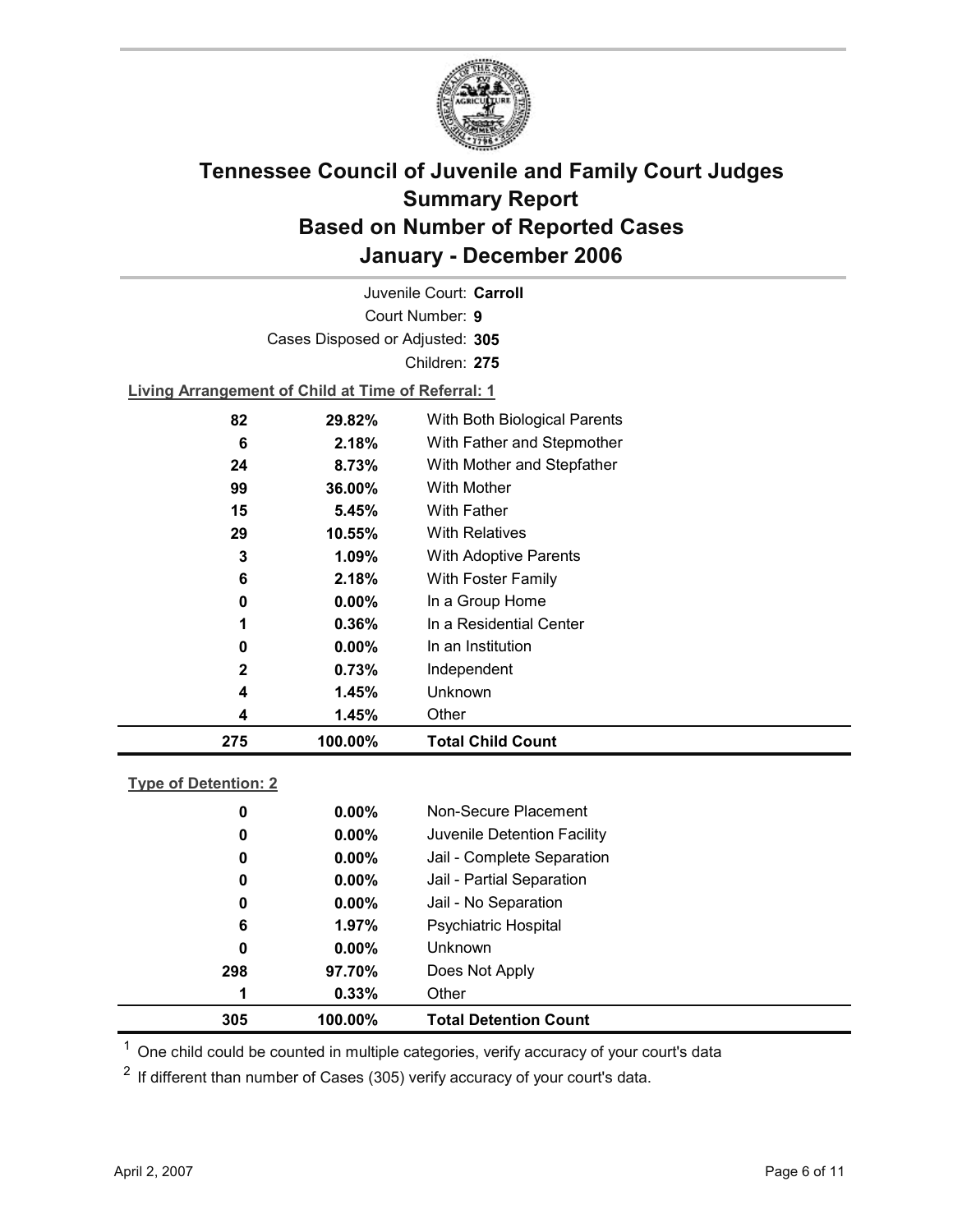

| Juvenile Court: Carroll  |                                                    |                                      |  |  |
|--------------------------|----------------------------------------------------|--------------------------------------|--|--|
|                          | Court Number: 9                                    |                                      |  |  |
|                          | Cases Disposed or Adjusted: 305                    |                                      |  |  |
|                          |                                                    | Children: 275                        |  |  |
|                          | <b>Placement After Secure Detention Hearing: 1</b> |                                      |  |  |
| 3                        | 0.98%                                              | Returned to Prior Living Arrangement |  |  |
| 0                        | 0.00%                                              | Juvenile Detention Facility          |  |  |
| 0                        | $0.00\%$                                           | Jail                                 |  |  |
| 2                        | 0.66%                                              | Shelter / Group Home                 |  |  |
| 3                        | 0.98%                                              | <b>Foster Family Home</b>            |  |  |
| 0                        | $0.00\%$                                           | Psychiatric Hospital                 |  |  |
| 1                        | 0.33%                                              | Unknown / Not Reported               |  |  |
| 294                      | 96.39%                                             | Does Not Apply                       |  |  |
| 2                        | 0.66%                                              | Other                                |  |  |
|                          |                                                    |                                      |  |  |
| 305                      | 100.00%                                            | <b>Total Placement Count</b>         |  |  |
|                          |                                                    |                                      |  |  |
| <b>Intake Actions: 2</b> |                                                    |                                      |  |  |
| 241                      | 50.42%                                             | <b>Petition Filed</b>                |  |  |
| 1                        | 0.21%                                              | <b>Motion Filed</b>                  |  |  |
| 236                      | 49.37%                                             | <b>Citation Processed</b>            |  |  |
| 0                        | $0.00\%$                                           | Notification of Paternity Processed  |  |  |
| 0                        | 0.00%                                              | Scheduling of Judicial Review        |  |  |
| 0                        | 0.00%                                              | Scheduling of Administrative Review  |  |  |
| 0                        | $0.00\%$                                           | Scheduling of Foster Care Review     |  |  |
| 0                        | $0.00\%$                                           | Unknown                              |  |  |
| 0                        | $0.00\%$                                           | Does Not Apply                       |  |  |
| 0                        | $0.00\%$                                           | Other                                |  |  |

 $1$  If different than number of Cases (305) verify accuracy of your court's data.

 $2$  If different than number of Referral Reasons (478), verify accuracy of your court's data.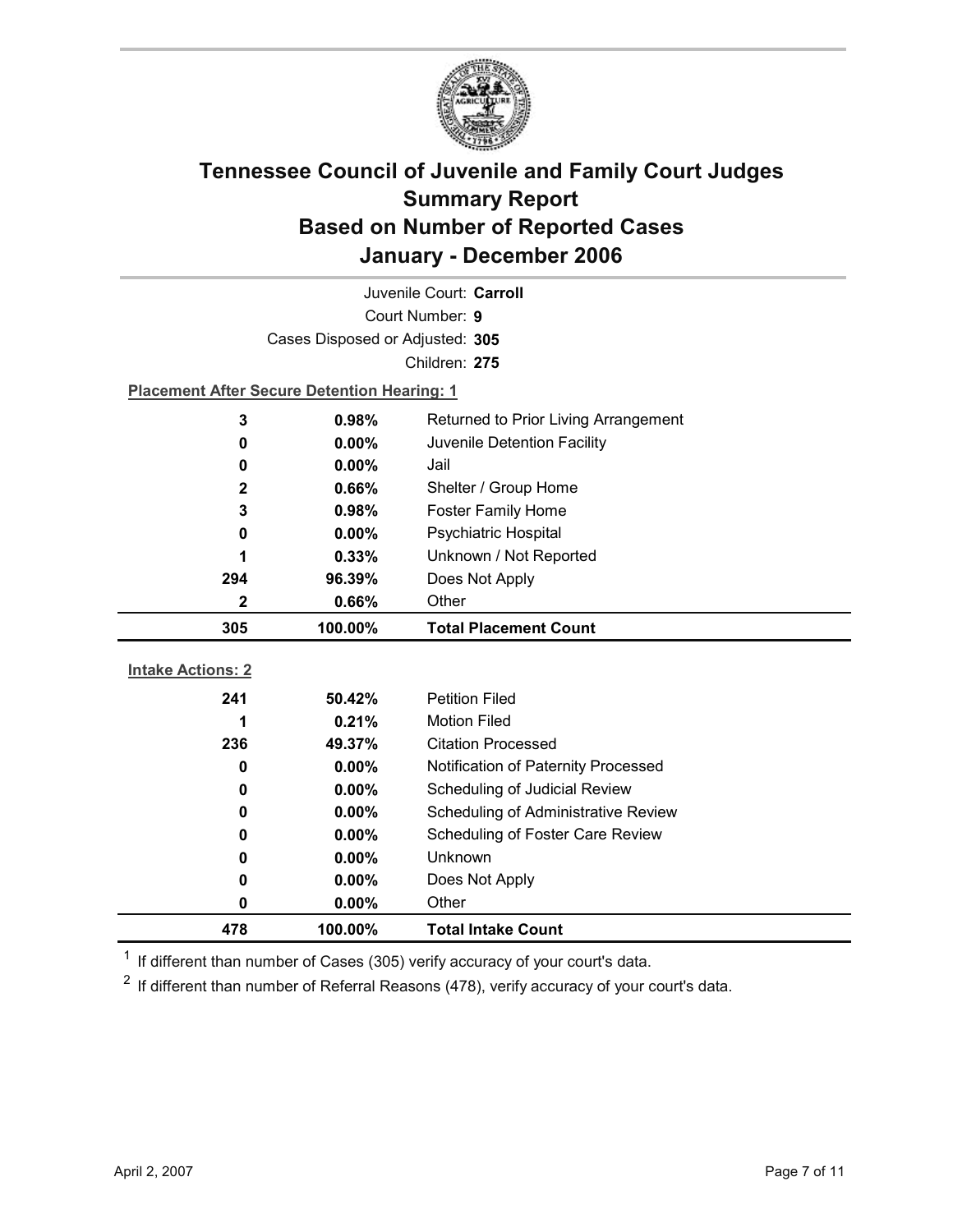

Court Number: **9** Juvenile Court: **Carroll** Cases Disposed or Adjusted: **305** Children: **275**

### **Last Grade Completed by Child: 1**

| 6           | 2.18%                                   | Too Young for School         |  |  |
|-------------|-----------------------------------------|------------------------------|--|--|
| 0           | 0.00%                                   | Preschool                    |  |  |
| 0           | 0.00%                                   | Kindergarten                 |  |  |
| 0           | 0.00%                                   | 1st Grade                    |  |  |
| 0           | 0.00%                                   | 2nd Grade                    |  |  |
| 0           | 0.00%                                   | 3rd Grade                    |  |  |
| 5           | 1.82%                                   | 4th Grade                    |  |  |
| 9           | 3.27%                                   | 5th Grade                    |  |  |
| 11          | 4.00%                                   | 6th Grade                    |  |  |
| 23          | 8.36%                                   | 7th Grade                    |  |  |
| 33          | 12.00%                                  | 8th Grade                    |  |  |
| 32          | 11.64%                                  | 9th Grade                    |  |  |
| 53          | 19.27%                                  | 10th Grade                   |  |  |
| 44          | 16.00%                                  | 11th Grade                   |  |  |
| 1           | 0.36%                                   | 12th Grade                   |  |  |
| 0           | 0.00%                                   | Non-Graded Special Ed        |  |  |
| 5           | 1.82%                                   | <b>GED</b>                   |  |  |
| 3           | 1.09%                                   | Graduated                    |  |  |
| 0           | 0.00%                                   | <b>Never Attended School</b> |  |  |
| 48          | 17.45%                                  | Unknown                      |  |  |
| $\mathbf 2$ | 0.73%                                   | Other                        |  |  |
| 275         | 100.00%                                 | <b>Total Child Count</b>     |  |  |
|             | <b>Enrolled in Special Education: 1</b> |                              |  |  |
| 23          | 8.36%                                   | Yes                          |  |  |
| 213         | 77.45%                                  | No                           |  |  |

 $1$  One child could be counted in multiple categories, verify accuracy of your court's data

**39 14.18%** Unknown

**275 100.00% Total Child Count**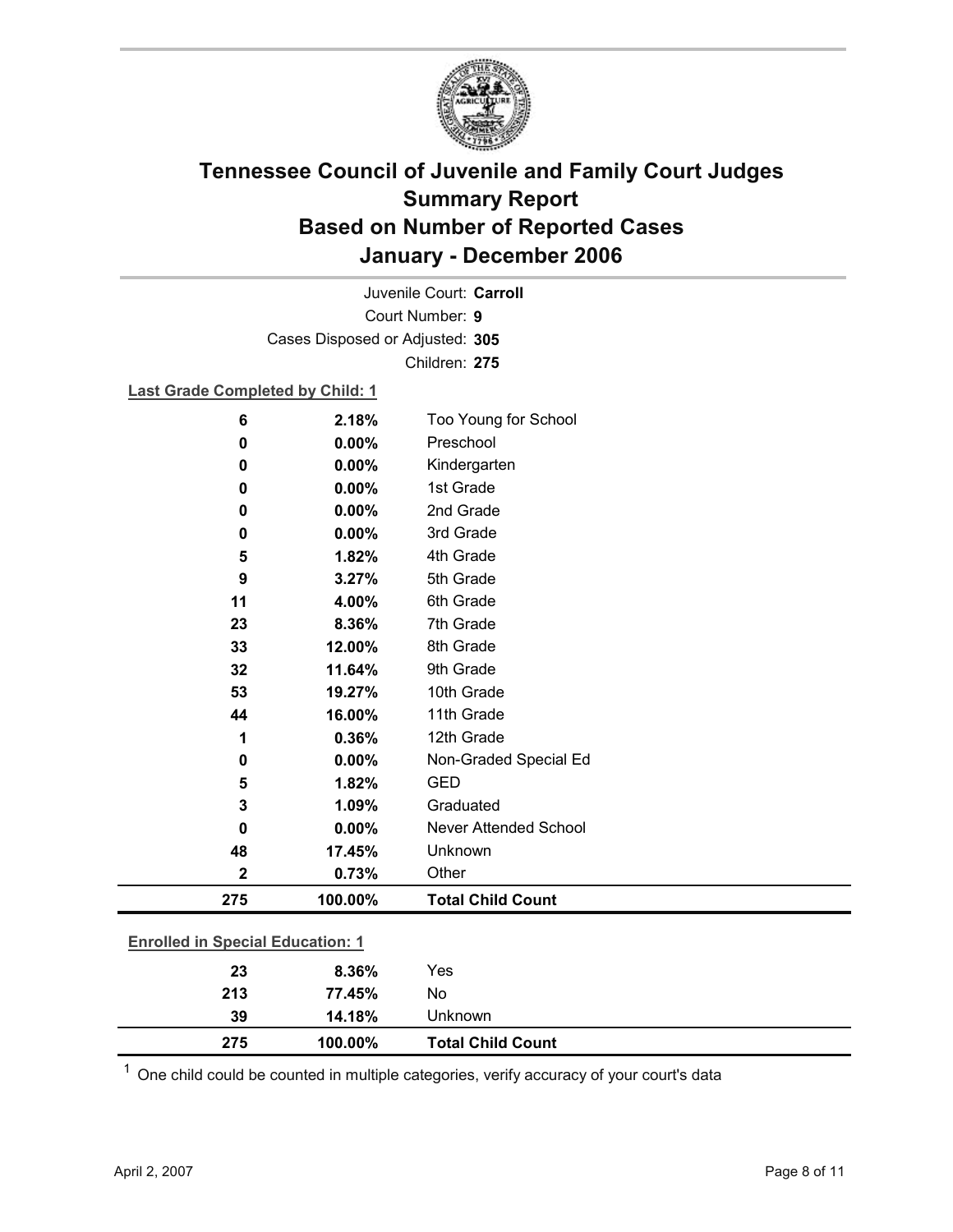

| Juvenile Court: Carroll |                                 |                           |  |  |  |
|-------------------------|---------------------------------|---------------------------|--|--|--|
|                         | Court Number: 9                 |                           |  |  |  |
|                         | Cases Disposed or Adjusted: 305 |                           |  |  |  |
|                         | Children: 275                   |                           |  |  |  |
|                         | <b>Action Executed By: 1</b>    |                           |  |  |  |
| 465                     | 97.28%                          | Judge                     |  |  |  |
| 0                       | $0.00\%$                        | Referee                   |  |  |  |
| 13                      | 2.72%                           | <b>YSO</b>                |  |  |  |
| 0                       | $0.00\%$                        | Other                     |  |  |  |
| 0                       | $0.00\%$                        | Unknown / Not Reported    |  |  |  |
| 478                     | 100.00%                         | <b>Total Action Count</b> |  |  |  |

### **Formal / Informal Actions: 1**

| 478          | 100.00%  | <b>Total Action Count</b>                      |
|--------------|----------|------------------------------------------------|
| 0            | $0.00\%$ | Unknown / Not Reported                         |
| 0            | $0.00\%$ | Other                                          |
| 5            | $1.05\%$ | Case Held Open                                 |
| 0            | $0.00\%$ | <b>Review Concluded</b>                        |
| 0            | $0.00\%$ | <b>Special Proceeding</b>                      |
| 0            | $0.00\%$ | Charges Cleared by Transfer to Adult Court     |
| 4            | 0.84%    | <b>Transfer to Adult Court Hearing</b>         |
| 12           | 2.51%    | <b>Pretrial Diversion</b>                      |
| 285          | 59.62%   | Informal Adjustment                            |
| $\mathbf{2}$ | 0.42%    | <b>Complaint Substantiated Mentally III</b>    |
| 0            | $0.00\%$ | <b>Complaint Substantiated Abused</b>          |
| 15           | 3.14%    | Complaint Substantiated Dependent / Neglected  |
| 7            | 1.46%    | <b>Complaint Substantiated Status Offender</b> |
| 80           | 16.74%   | <b>Complaint Substantiated Delinquent</b>      |
| 0            | $0.00\%$ | Retired / Nolle Prosequi                       |
| 68           | 14.23%   | Dismissed                                      |
|              |          |                                                |

 $1$  If different than number of Referral Reasons (478), verify accuracy of your court's data.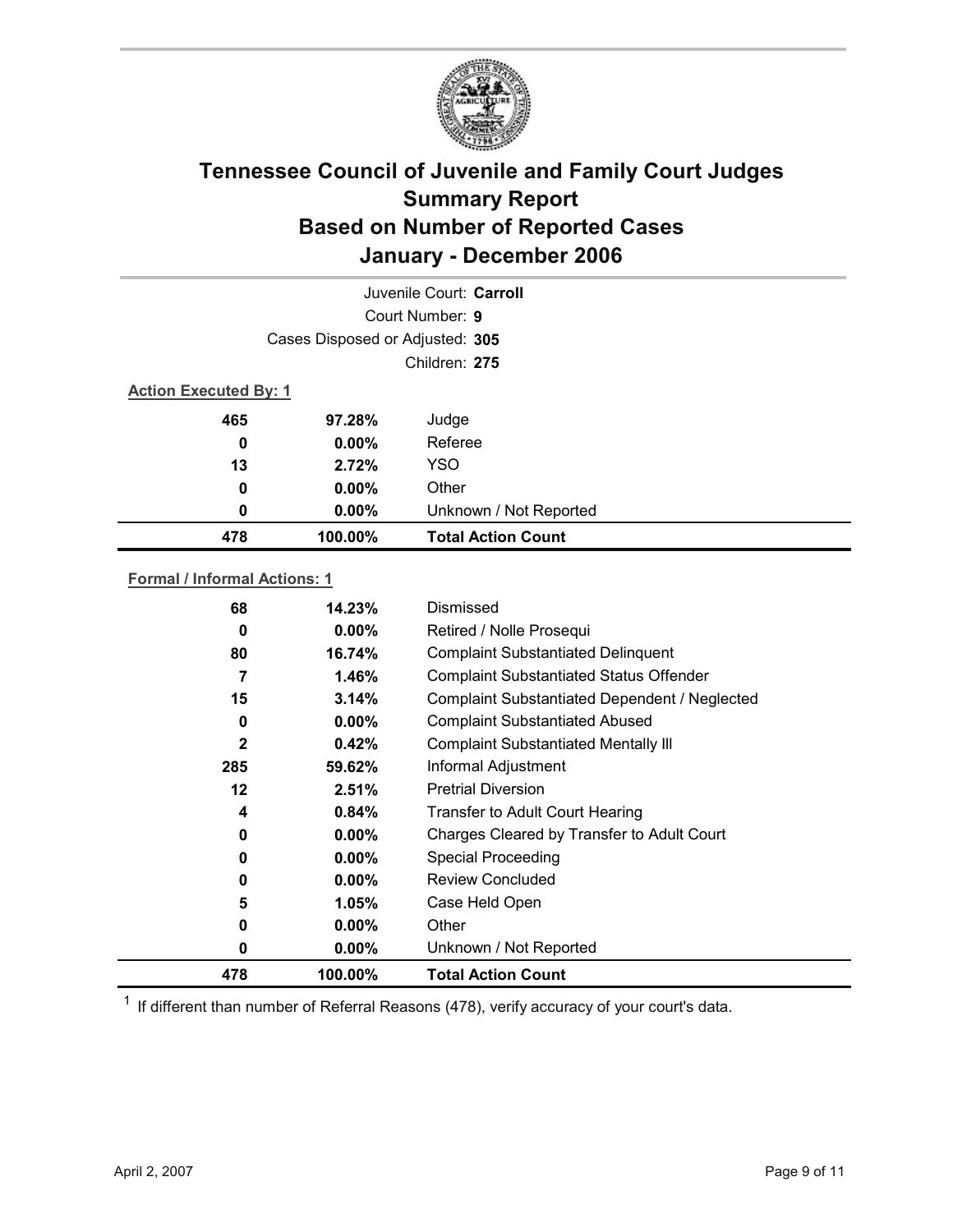

| Juvenile Court: Carroll         |          |                                                       |  |
|---------------------------------|----------|-------------------------------------------------------|--|
|                                 |          | Court Number: 9                                       |  |
| Cases Disposed or Adjusted: 305 |          |                                                       |  |
|                                 |          | Children: 275                                         |  |
| <b>Case Outcomes:</b>           |          | There can be multiple outcomes for one child or case. |  |
| 32                              | 4.30%    | Case Dismissed                                        |  |
| $\bf{0}$                        | $0.00\%$ | Case Retired or Nolle Prosequi                        |  |
| 119                             | 15.97%   | Warned / Counseled                                    |  |
| 1                               | 0.13%    | Held Open For Review                                  |  |
| 106                             | 14.23%   | Supervision / Probation to Juvenile Court             |  |
| 0                               | $0.00\%$ | <b>Probation to Parents</b>                           |  |
| 0                               | $0.00\%$ | Referral to Another Entity for Supervision / Service  |  |
| 0                               | $0.00\%$ | Referred for Mental Health Counseling                 |  |
| 5                               | 0.67%    | Referred for Alcohol and Drug Counseling              |  |
| 0                               | $0.00\%$ | Referred to Alternative School                        |  |
| 0                               | $0.00\%$ | Referred to Private Child Agency                      |  |
| 26                              | 3.49%    | Referred to Defensive Driving School                  |  |
| 1                               | 0.13%    | Referred to Alcohol Safety School                     |  |
| 88                              | 11.81%   | Referred to Juvenile Court Education-Based Program    |  |
| 10                              | 1.34%    | Driver's License Held Informally                      |  |
| 0                               | $0.00\%$ | <b>Voluntary Placement with DMHMR</b>                 |  |
| $\mathbf{2}$                    | 0.27%    | <b>Private Mental Health Placement</b>                |  |
| 0                               | $0.00\%$ | <b>Private MR Placement</b>                           |  |
| 0                               | $0.00\%$ | Placement with City/County Agency/Facility            |  |
| 0                               | $0.00\%$ | Placement with Relative / Other Individual            |  |
| 1                               | 0.13%    | Fine                                                  |  |
| 0                               | $0.00\%$ | <b>Public Service</b>                                 |  |
| 27                              | 3.62%    | Restitution                                           |  |
| 0                               | $0.00\%$ | Runaway Returned                                      |  |
| 10                              | 1.34%    | No Contact Order                                      |  |
| 23                              | 3.09%    | Injunction Other than No Contact Order                |  |
| 112                             | 15.03%   | <b>House Arrest</b>                                   |  |
| $\mathbf 2$                     | 0.27%    | <b>Court Defined Curfew</b>                           |  |
| 0                               | $0.00\%$ | Dismissed from Informal Adjustment                    |  |
| 0                               | $0.00\%$ | <b>Dismissed from Pretrial Diversion</b>              |  |
| 0                               | $0.00\%$ | Released from Probation                               |  |
| $\mathbf 2$                     | 0.27%    | <b>Transferred to Adult Court</b>                     |  |
| 0                               | $0.00\%$ | <b>DMHMR Involuntary Commitment</b>                   |  |